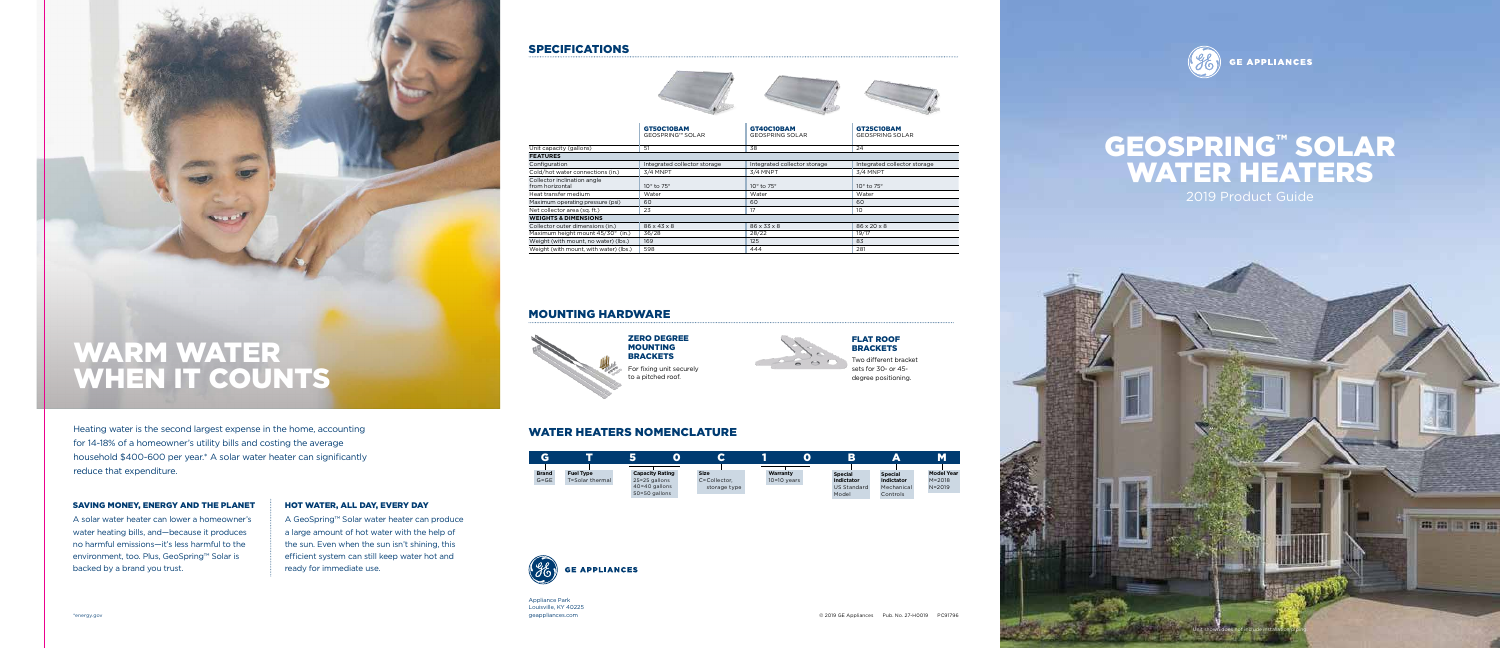Connected in parallel Combined with additional storage tank





Pitched roof installation Ground mount installation Flat roof installation



INNOVATIVE FRAME Aluminum profiles and rigid foam insulation at the sides and rear of the solar collector provide total durability.

# STORAGE TANK

Integrated into the solar collector, the tank maintains hot water temperatures even if the sun isn't shining. The pipes in the tank have a 25-, 40- or 50-gallon capacity rating, enough to satisfy the needs of any home.



SERPENTINE SYSTEM

Water is heated and stored directly in the solar collector, making hot water available as soon as it is heated by the sun.

# Water is efficiently heated in the<br>Integrated storage tank the moment<br>sunlight hits the solar glass.<br>maximum heat retention. IS SOLAR<sub>A</sub>

The GeoSpring™ Solar water heater is a modern solution to your customers' everyday hot water needs. Designed to blend with the architecture of any home, this zero-emission solar water heater gives homeowners the energy savings and reduced environmental impact they are coming to expect.

> INTERNAL TANK COATING Resilient internal coating offers maximum corrosion resistance and trouble-free performance.

# ONE-OF-A-KIND DESIGN FOR VERSATILE INSTALLATION

Accommodate any roof style with a unit that's easy to set up.







## SIMPLY EFFICIENT

GeoSpring™ Solar heats and stores water coming directly from the domestic supply in an integrated system for energy saving.

> SOLAR GLASS Water is efficiently heated in the integrated storage tank the moment sunlight hits the solar glass.